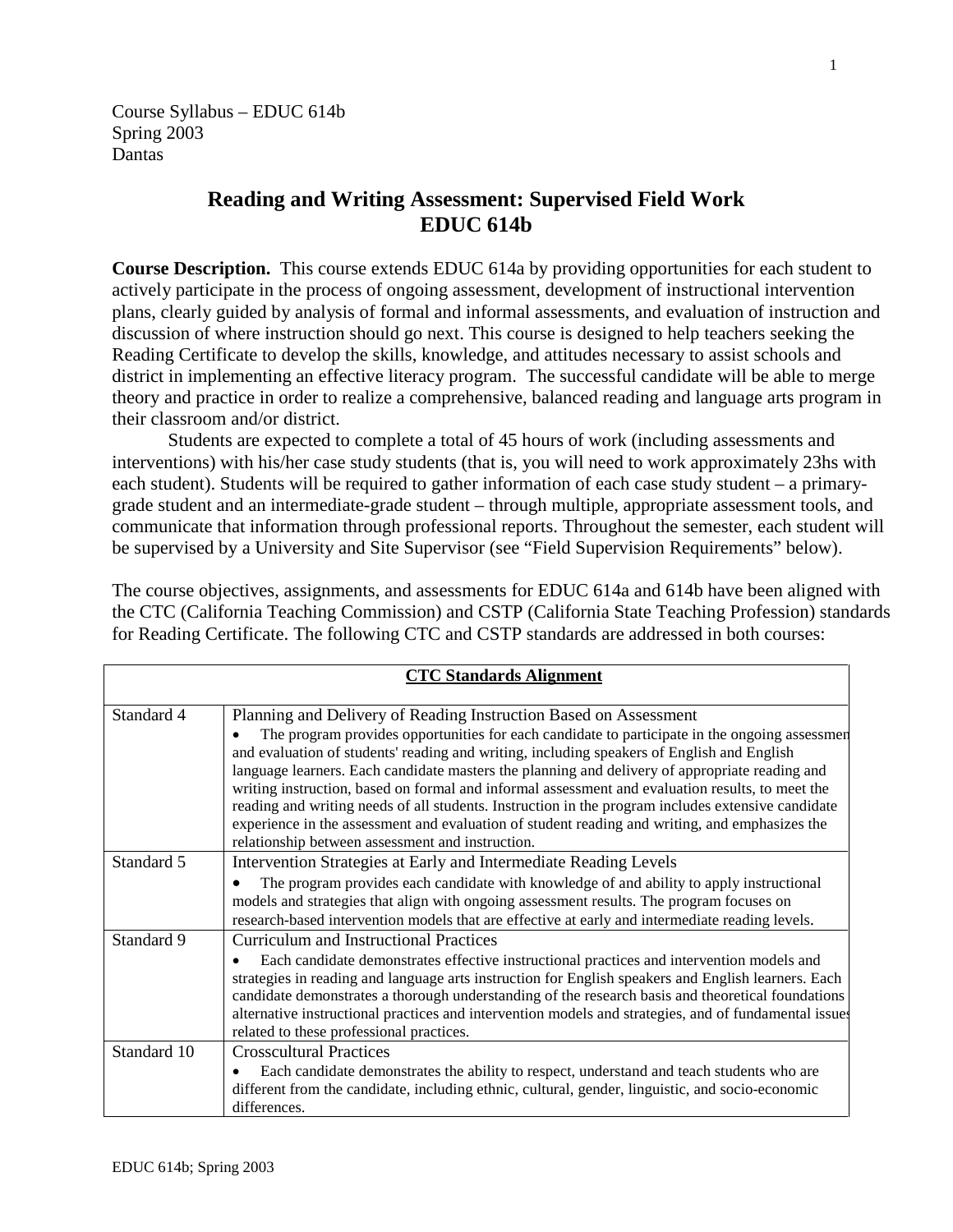| Standard 11                            | Assessment, Evaluation, and Instruction                                                                                                                                                                                                                                                                                                                                                   |                                       |  |  |
|----------------------------------------|-------------------------------------------------------------------------------------------------------------------------------------------------------------------------------------------------------------------------------------------------------------------------------------------------------------------------------------------------------------------------------------------|---------------------------------------|--|--|
|                                        | Each candidate demonstrates the ability to assess and evaluate students' needs, abilities and<br>achievement by using a variety of measures: formal and informal; individual and group. Each<br>candidate demonstrates the ability to apply what is learned through assessment and evaluation to<br>the development and delivery of appropriate instruction in reading and language arts. |                                       |  |  |
| <b>CSTP Standards Alignment</b>        |                                                                                                                                                                                                                                                                                                                                                                                           |                                       |  |  |
| <b>Primary Emphasis</b><br>$CSTP \# 3$ |                                                                                                                                                                                                                                                                                                                                                                                           | Assessing Student Learning            |  |  |
| <b>Secondary Emphasis:</b><br>CSTP#6   |                                                                                                                                                                                                                                                                                                                                                                                           | Developing as a professional educator |  |  |

### Field Supervision Requirements

## 1. **Initial Visit**

The initial visit, initiated by the University Supervisor, should be conducted to go over the scope of the project and the assessments to be used (see "Course Requirements" and the Educ 614a course syllabus). The University Supervisor may conduct this initial visit as a group meeting that will include other graduate students who s/he will also supervise during the semester. This group meeting may be scheduled during one of the 614a initial sessions. Both the University and Site Supervisor can conduct the visit together or individually.

**2. Visit during Assessment Stage** (primary or intermediate case study)

## **3. Visit during Intervention Stage** (primary or intermediate case study)

#### **4. Exit Visit**

The exit visit/meeting will be conducted at the end of the case study projects during one of the final 614a sessions. The purpose of the exit visit is to go over strengths and challenges with the student(s). Both the University and Site Supervisor can conduct the visit together or individually.

• Note: A supervision form (to be distributed in class) will be used to guide the field supervision. Both the University and Site Supervisor should fill out the supervision form. If no reading specialist is available, please ask the resource teacher or the principal for feedback.

#### Course Requirements

## **1. Two In-depth Case Studies**

You are expected to complete an **in-depth case study** of two students' reading and writing (one must be in an upper grade and one in a primary grade). Please select a student that has been identified as a struggling reader. One of the students needs to be an English Language Learner. You may continue to work with your case study student from EDUC 613; however, you will also need to follow the below case study guidelines. One case study will also be counted for EDUC 614a.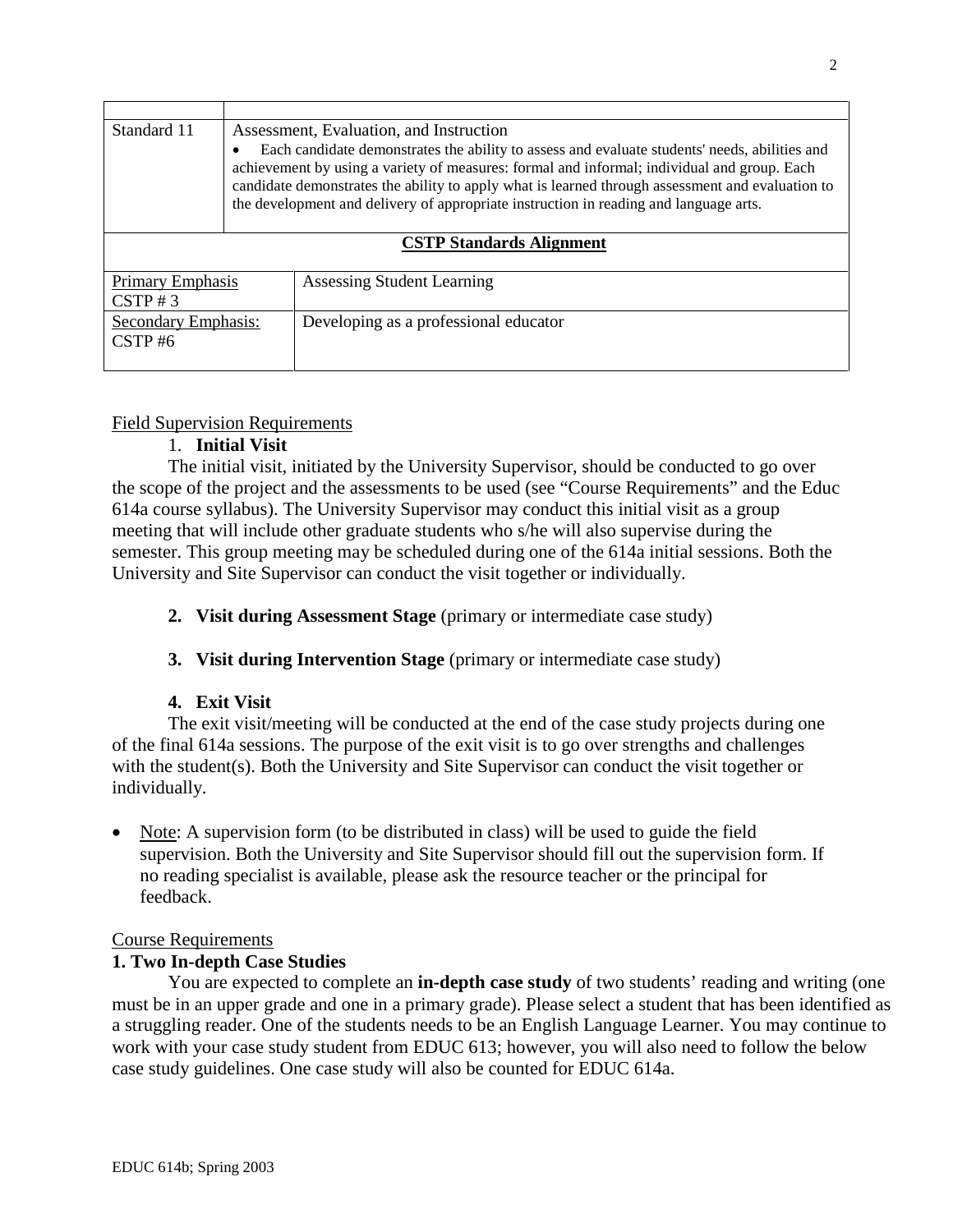Case Study Guidelines:

- 1. Select a student who is experiencing reading difficulty.
- 2. Obtain written parental permission to work with this student.
- 3. Use a variety of assessment instruments (multiple measures) to gather information and learn (more) about your student – including anecdotal records, observations in different settings (e.g., playground, different activities in the classroom, lunch), interview with the teacher, interview with the student, homevisit, the student's SAT9 scores, etc. List all of the assessments you have used as well as a rational for selection of each instrument.
- 4. Keep a student log (see form attached).
- 5. Analyze the data using the grid attached.
- 6. Design an instructional intervention plan (see below).
- 7. Assess the intervention program. How will you assess your intervention and what timelines for ongoing assessment and instruction will you develop?
- 8. Your Reflection. Based on your classroom observations in reading and writing as well as what you learned in the assessment and intervention process, how do you feel the knowledge you have gained will help you as a teacher and future reading specialist. Based on your assessment of your intervention plan, what would you do different/the same? How would you adapt it to help other students?

#### **2. Reading Intervention Program**

Design an instructional intervention plan that you can share with other teachers as well as the parent(s) or family of the child. Knowing what you know about your student as a result of the assessment, what are you going to do now about instruction? Why? This intervention program will be the second part of your case study analysis. Now that you have assessed your student and analyzed the results, and designed an instructional intervention plan, you are expected to implement it. You are to design an intervention program for a small group of students who are struggling readers. Base your program on research. It is not enough to just implement one ready-made intervention program (e.g., Success for All, Reading Recovery, etc.). The intervention program you develop must meet the needs of the struggling students with whom you are working. The strategies used in the program must be based on current research. You may select strategies from a variety of programs, but look at what is **best** in each program and what the groups of students you are working with need, based on multiple measures, and then design your program.

Note: You will need to provide 2-3 audiotapes and/or videotapes of intervention sessions to your University Supervisor as examples of your intervention program.

#### **3. Supervised Field Work**

The supervised fieldwork will complete the third part of your assignment. You must spend at least 23 hours in field-based supervision tutoring each student you have collected data on and designed an intervention plan for. When setting up your plans, you must meet the following criteria:

- You must have an implementation design for an upper grade and a lower grade student.
- One of the plans must be a small group intervention that the student is a part of.
- The second plan can be a one-on-one tutoring session.
- One of the students you tutor must be an ELL.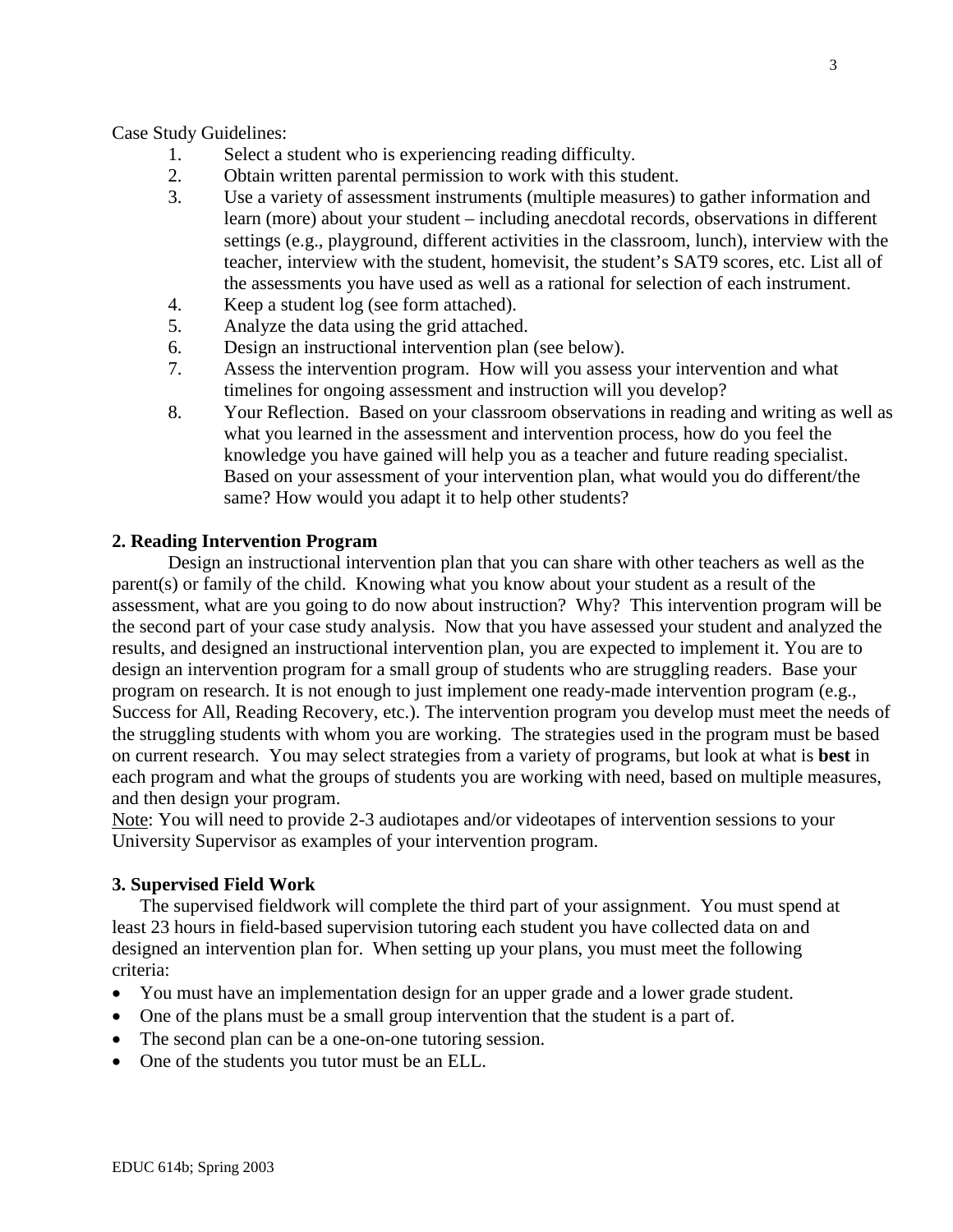- One of the field work may be completed in your own classroom and the other part must be completed in an after-school program or working in conjunction with the reading specialist at your site to ensure that you are working at two different grade levels.
- Students that you tutor from another grade level will be selected in collaboration with the site reading specialist, the principal, and the university supervisor. If no reading specialist is available, the resource teacher and the principal will be asked for input.
- A site supervisor and a university supervisor will oversee your work and provide written and oral feedback on your performance. Please document your clinical work with videotapes or audiotapes and submit the action plans and assessments you have used for each student. Please document the hours you spend assessing and tutoring students. Your university supervisor must verify the hours you have spent with each student.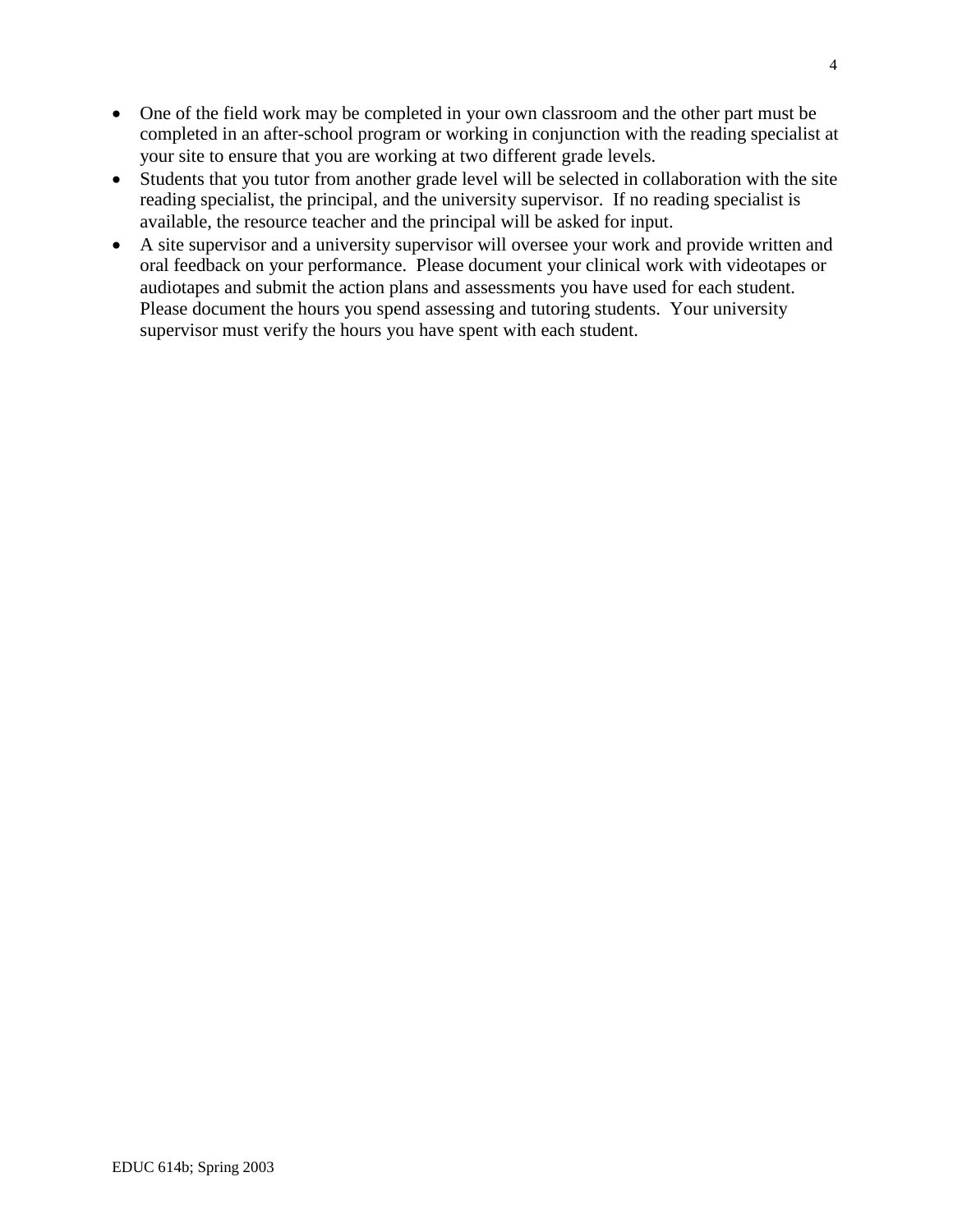# Case Study Project Log<br>Your Name:

## EDUC 614a/b – Spring 2003

| <b>Student Name:</b><br>Grade Level: |  |                                                                   |  |  |  |
|--------------------------------------|--|-------------------------------------------------------------------|--|--|--|
| Dat                                  |  | Number of hou Intervention (you may add comments/self-assessment) |  |  |  |
|                                      |  |                                                                   |  |  |  |
|                                      |  |                                                                   |  |  |  |
|                                      |  |                                                                   |  |  |  |
|                                      |  |                                                                   |  |  |  |
|                                      |  |                                                                   |  |  |  |
|                                      |  |                                                                   |  |  |  |
|                                      |  |                                                                   |  |  |  |
|                                      |  |                                                                   |  |  |  |
|                                      |  |                                                                   |  |  |  |
|                                      |  |                                                                   |  |  |  |
|                                      |  |                                                                   |  |  |  |
|                                      |  |                                                                   |  |  |  |
|                                      |  |                                                                   |  |  |  |
|                                      |  |                                                                   |  |  |  |
|                                      |  |                                                                   |  |  |  |
|                                      |  |                                                                   |  |  |  |
|                                      |  |                                                                   |  |  |  |
|                                      |  |                                                                   |  |  |  |
|                                      |  |                                                                   |  |  |  |
|                                      |  |                                                                   |  |  |  |
|                                      |  |                                                                   |  |  |  |
|                                      |  |                                                                   |  |  |  |
|                                      |  |                                                                   |  |  |  |
|                                      |  |                                                                   |  |  |  |
|                                      |  |                                                                   |  |  |  |
|                                      |  |                                                                   |  |  |  |
|                                      |  |                                                                   |  |  |  |
|                                      |  |                                                                   |  |  |  |
|                                      |  |                                                                   |  |  |  |
|                                      |  |                                                                   |  |  |  |
|                                      |  |                                                                   |  |  |  |
|                                      |  |                                                                   |  |  |  |
|                                      |  |                                                                   |  |  |  |
|                                      |  |                                                                   |  |  |  |
|                                      |  |                                                                   |  |  |  |
|                                      |  |                                                                   |  |  |  |
|                                      |  |                                                                   |  |  |  |
|                                      |  |                                                                   |  |  |  |
|                                      |  |                                                                   |  |  |  |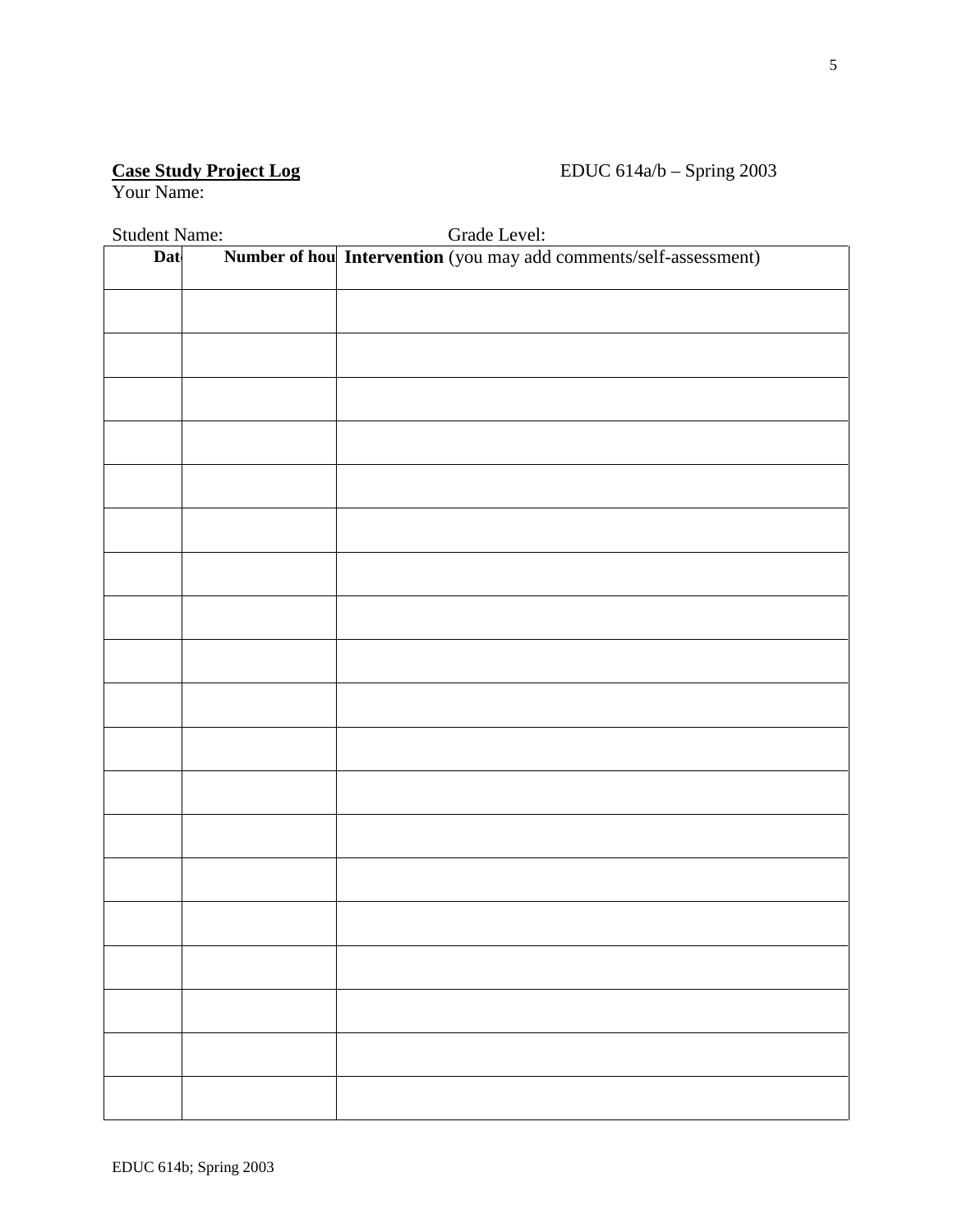#### **California State University San Marcos College of Education EDUC 614a/b**

**Parental Consent**

**Dear Parents:**

**I am working on my reading certificate as part of my master degree in Literacy Education in the College of Education at California State University San Marcos.** 

**A very important part of my learning is to further my understanding of the reading and writing process. I have been asked to work with a student inquiring about what that student thinks and feels about the reading and writing process. Another part of this assignment is to audiotape and/or videotape in order to listen to the student read, study the strengths that the he or she brings to the reading process, and document teaching activities. From my observations, I will develop an instructional plan to assist that student in building on his or her strengths and working on his or her needs. I will also continually evaluate my instructional plan and continue to assist that student.** 

**I am asking for your permission to work with your child. The project will take approximately 23 hours, over a period of time, within his or her school schedule. The information will remain confidential. Your child's name will not be used in the report issued to my professor, and I will be available to meet with you to review the new information I have gained and your child's progress.**

**Sincerely,**

**--------------------------------------------------------------------------------------**

**I** give my permission for you to work with my child

**\_\_\_\_\_\_\_\_\_\_\_\_\_\_\_\_\_\_\_\_\_\_\_\_\_\_\_\_\_\_ \_\_\_\_\_\_\_\_\_\_\_\_\_\_\_\_\_\_\_\_**

**I understand that all information will be kept confidential and I can have access to it anytime.**

**Signature Date**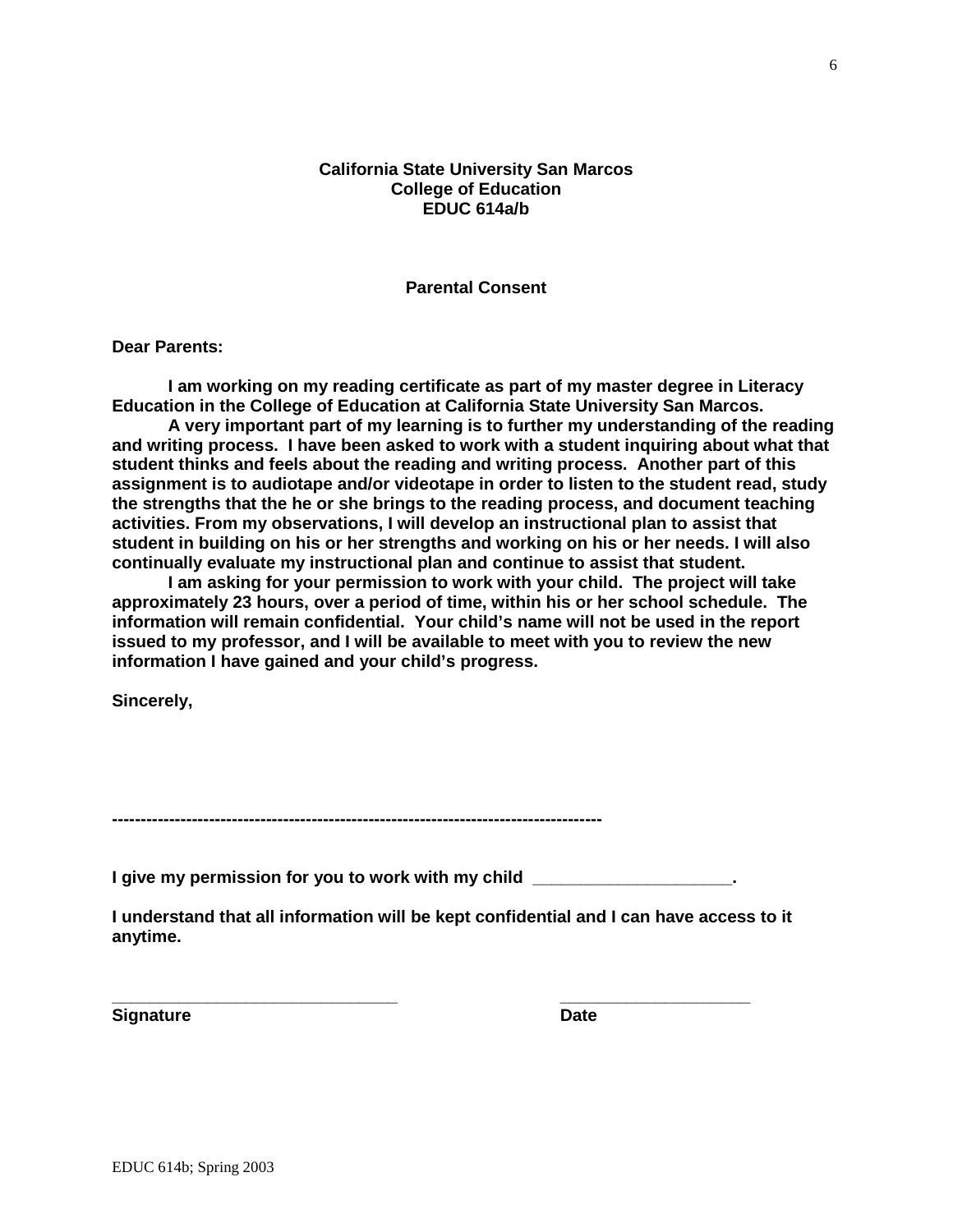#### **Reading and Writing Interview – Guiding Questions**

- 1. What are you learning to do in reading? [writing]
- 2. How are you learning it? Who is helping you?
- 3. What is easy about reading, what's hard? [writing]
- 4. What do you do before you start to read? [write]
- 5. While you are reading, if you come to a word that you don't understand or don't know, you  $[writing]$
- 6. How can you tell when someone is a good reader? [writer]

 $\frac{1}{\sqrt{1-\frac{1}{\sqrt{1-\frac{1}{\sqrt{1-\frac{1}{\sqrt{1-\frac{1}{\sqrt{1-\frac{1}{\sqrt{1-\frac{1}{\sqrt{1-\frac{1}{\sqrt{1-\frac{1}{\sqrt{1-\frac{1}{\sqrt{1-\frac{1}{\sqrt{1-\frac{1}{\sqrt{1-\frac{1}{\sqrt{1-\frac{1}{\sqrt{1-\frac{1}{\sqrt{1-\frac{1}{\sqrt{1-\frac{1}{\sqrt{1-\frac{1}{\sqrt{1-\frac{1}{\sqrt{1-\frac{1}{\sqrt{1-\frac{1}{\sqrt{1-\frac{1}{\sqrt{1-\frac{1}{\sqrt{1-\frac{1}{\sqrt{1-\frac{1$ 

Do you think \_\_\_\_\_\_\_ ever comes to a word that s/he doesn't know?

If \_\_\_\_\_\_\_ comes to word s/he doesn't know, what do you think \_\_\_\_\_\_ does?

- 7. What would your teacher do to help someone who doesn't know a word while s/he is reading? [writing]
- 8. What do you do to help yourself understand and/or remember a story after you have read it?
- 9. Do you think that you are a good reader? [writer] Why or why not?
- 10. What would you like to learn to do next as a reader? [writer] How do you think you will learn it? (will someone help you?)

#### **Reading and Writing Interview – Guiding Questions (Spanish)**

- 1. ¿Que estas aprendiendo hace en la lectura? En la escritura?
- 2. ¿Como estas aprendiendo? ¿Quien te ayuda?
- 3. ¿Que es fácil acerca de la lectura? (Escritura?) ¿Que es dificil acerca de la lectura? (Escritura?)